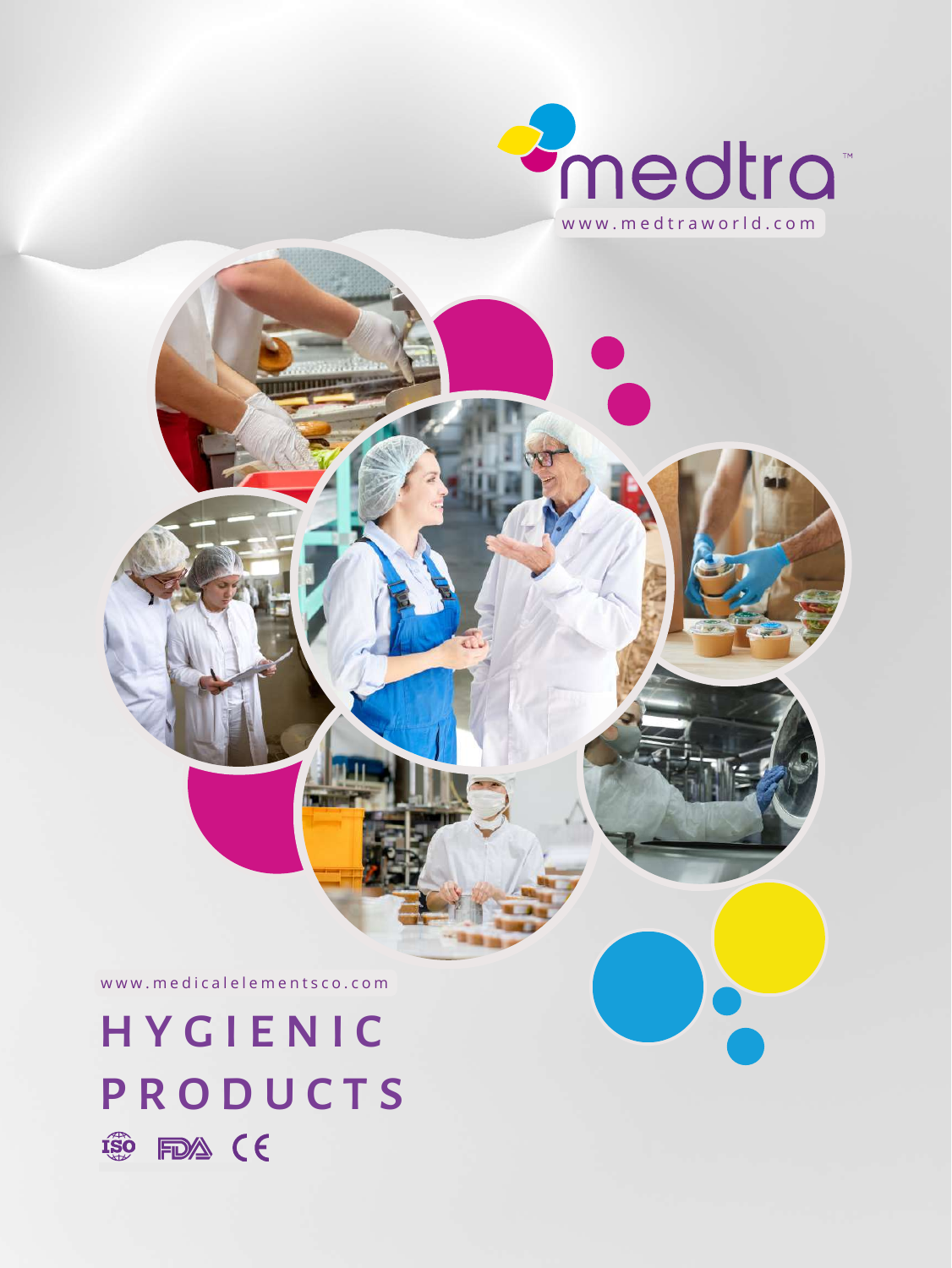

nedtra<sup>®</sup> www.medtraworld.com

Medtra is a diversified company offering an overwhelming range of products in all industries, leaders in each of it's sectors healthcare safety & hygienic.

Our corporate offices across the globe facilitate operations in more than 40 countries, with our headquarters based in USA.

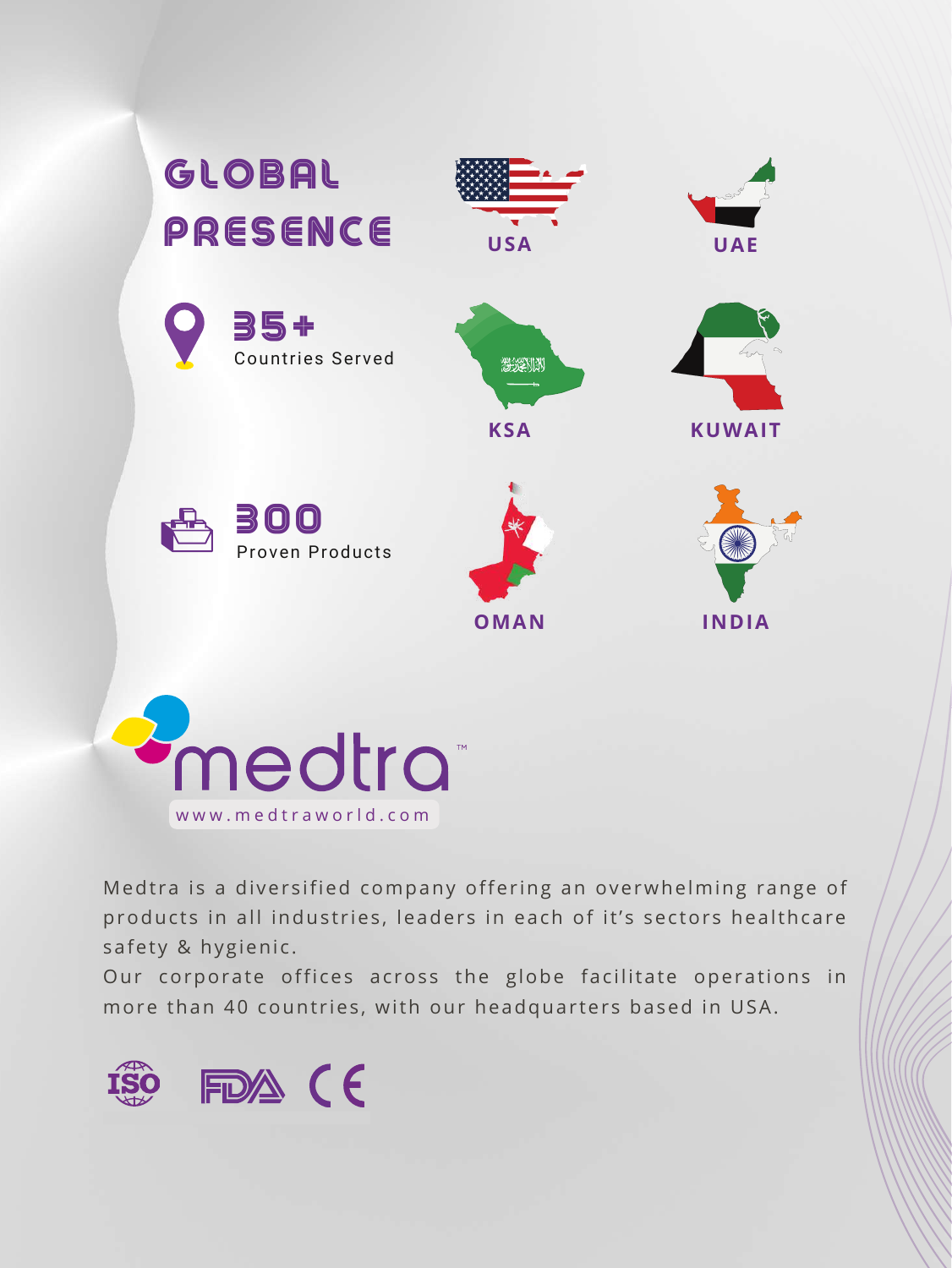# **HYGIENIC DIVISION**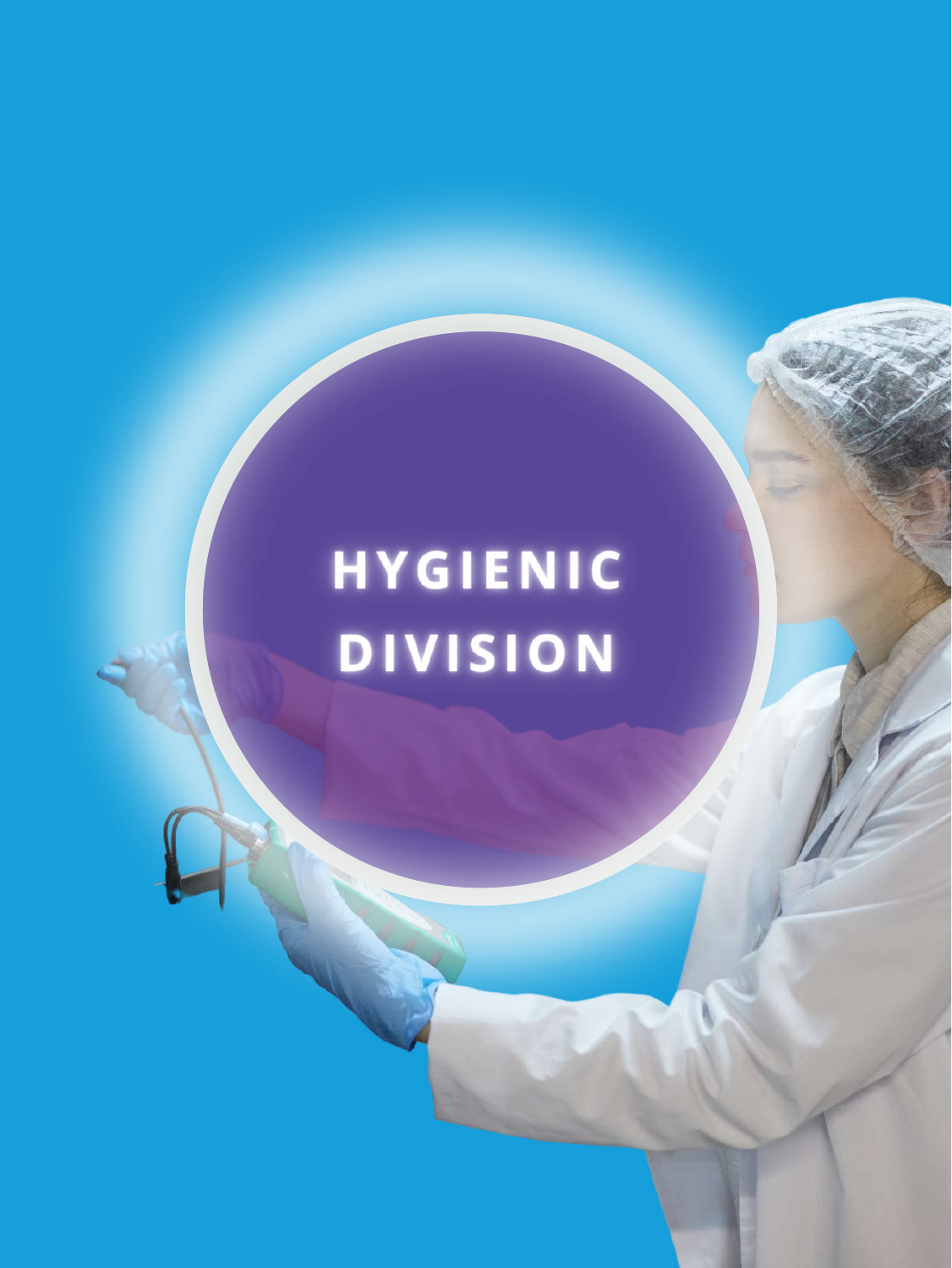

# HAIRNET

#### Catalogue No: MTC412045, MTC412049, MTC412053 KKKKKKKKKKKKKK MTC412047, MTC412051, MTC412054 ,MTC412068

#### Description :

Hairnet (Doubles stitch '21 length 14grams Disposable hairnet accessory designed basic barrier protection to help prevent the wearer's hair from contaminating work environment.

Colors : White, Blue, Yellow, Red, Green,Black



Fabric Type: Non-Woven Product Brand: Medtra Size: Standard (Carton 1000pcs)



# FACE MASK

#### Catalogue No: MTN214352

#### Description :

Face Mask with ear loop 3ply To protect the wearer from inhaling airborne bacteria or virus particles.

Colors : Blue

Fabric Type: Non-Woven Product Brand: Medtra Size: Carton / 40boxes/50pcs



# DUST MASK

#### Catalogue No: MTC412050

#### Description :

Flexible pad held over the nose and mouth by elastic or rubber straps to protect against dusts encountered during construction or cleaning activities.

Colors : White

Fabric Type: Non-Woven Product Brand: Medtra Size: Standard Large, Carton /20boxes/50pcs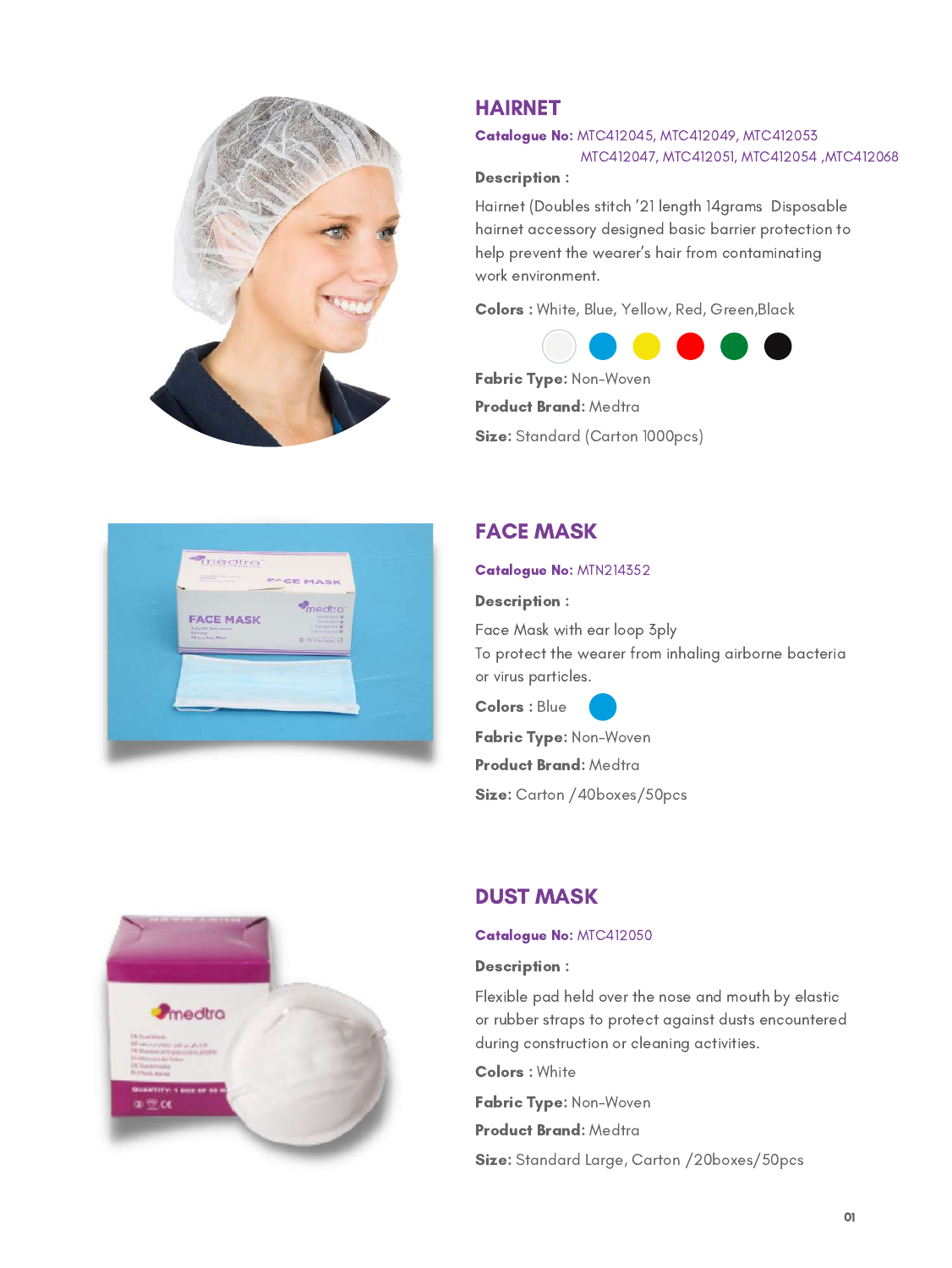

# BEARD COVER

#### Catalogue No: MTC412040

#### Description :

Beard Cover offers protection to products from facial hair & Beard contamination. Colors : White Fabric Type: Non-Woven Product Brand: Medtra

Size: 21inchx14Gram, Carton /10packet/100pcs



# BEARD COVER 18" SINGLE EARLOOP

#### Catalogue No: MTW412046

#### Description :

Beard Cover offers protection to products from facial hair & Beard contamination.

Colors : Blue Fabric Type: Non-Woven Product Brand: Medtra Size: 100 PCS/BAG, 1000 PCS/CTN



#### Catalogue No: MTC412060

#### Description :

The tailor made Snood cover basic protection to help prevent the wearer's hair from contaminating work environment.

Colors : White

Fabric Type: Non-Woven Product Brand: Medtra

Size: Standard size (Carton /4box of 400pcs)

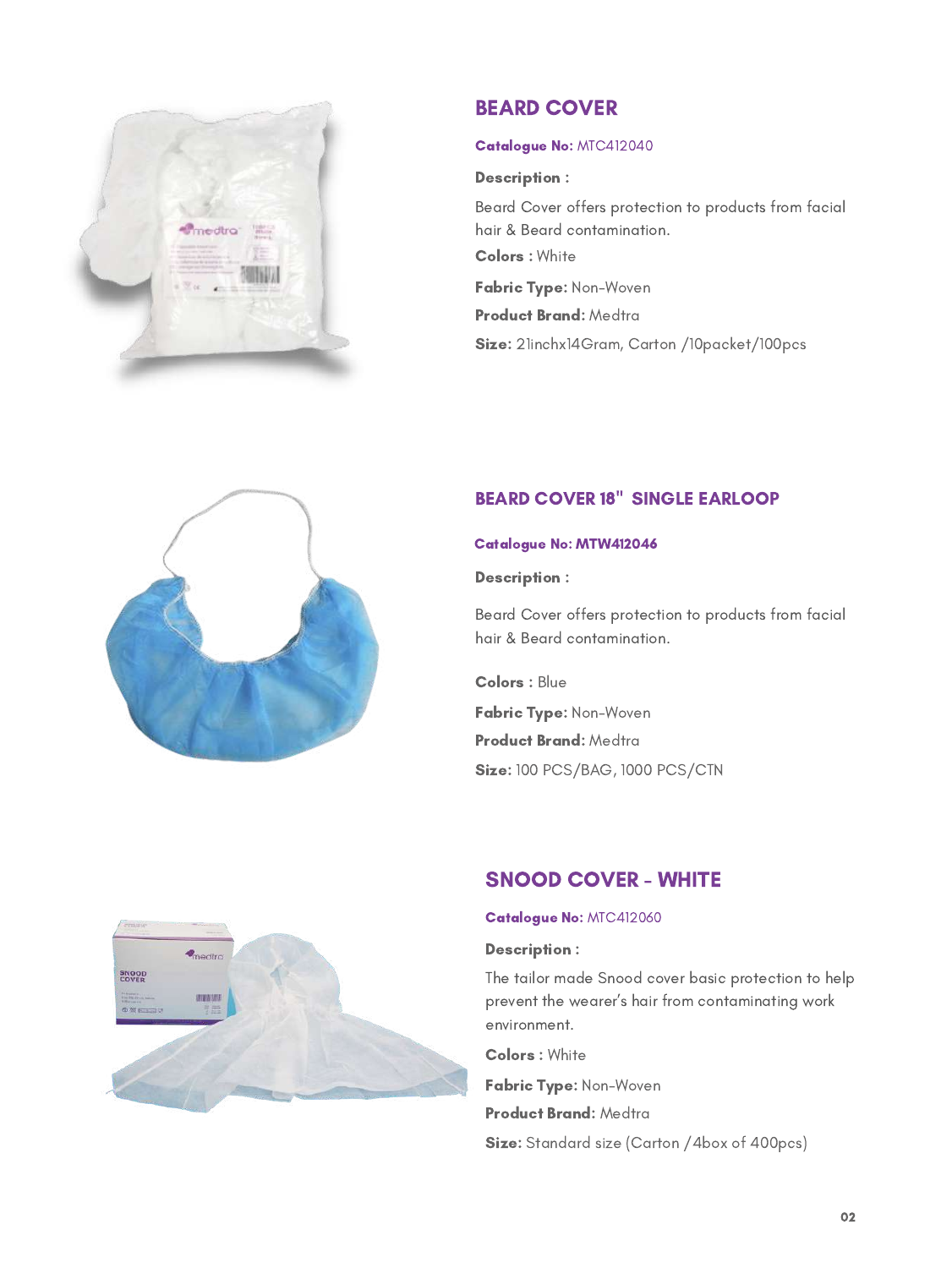

#### SNOOD COVER WITH MASK 2 PLY

#### Catalogue No: MTC412081 | MTC412071

#### Description :

Snood Cover with 30grams cover basic protection to help prevent the wearer's hair from contaminating work environment.

Colors : Blue | White



Fabric Type: Non-Woven Product Brand: Medtra

Size: 100 PCS/BAG, 1000 PCS/CTN



#### Catalogue No: MTC412041

#### Description :

Non-woven Snood Cover with 30grams cover basic protection to help prevent the wearer's hair from contaminating work environment.

Colors : Yellow Fabric Type: Non-Woven

Product Brand: Medtra **Size: 100 PCS/BAG, 1000 PCS/CTN** 

# SNOOD COVER - BLUE | WHITE

#### Catalogue No: MTC412030 | MTC412034

#### Description :

Snood Cover Blue with 30grams cover basic protection to help prevent the wearer's hair from contaminating work environment.



Fabric Type: Non-Woven

Product Brand: Medtra

Size: Standard size blue (Carton 5 box of 500pcs)

Size: Standard size white (1000/CTN)



medtra

**INTERNATIONAL** 

SNOOD<br>COVER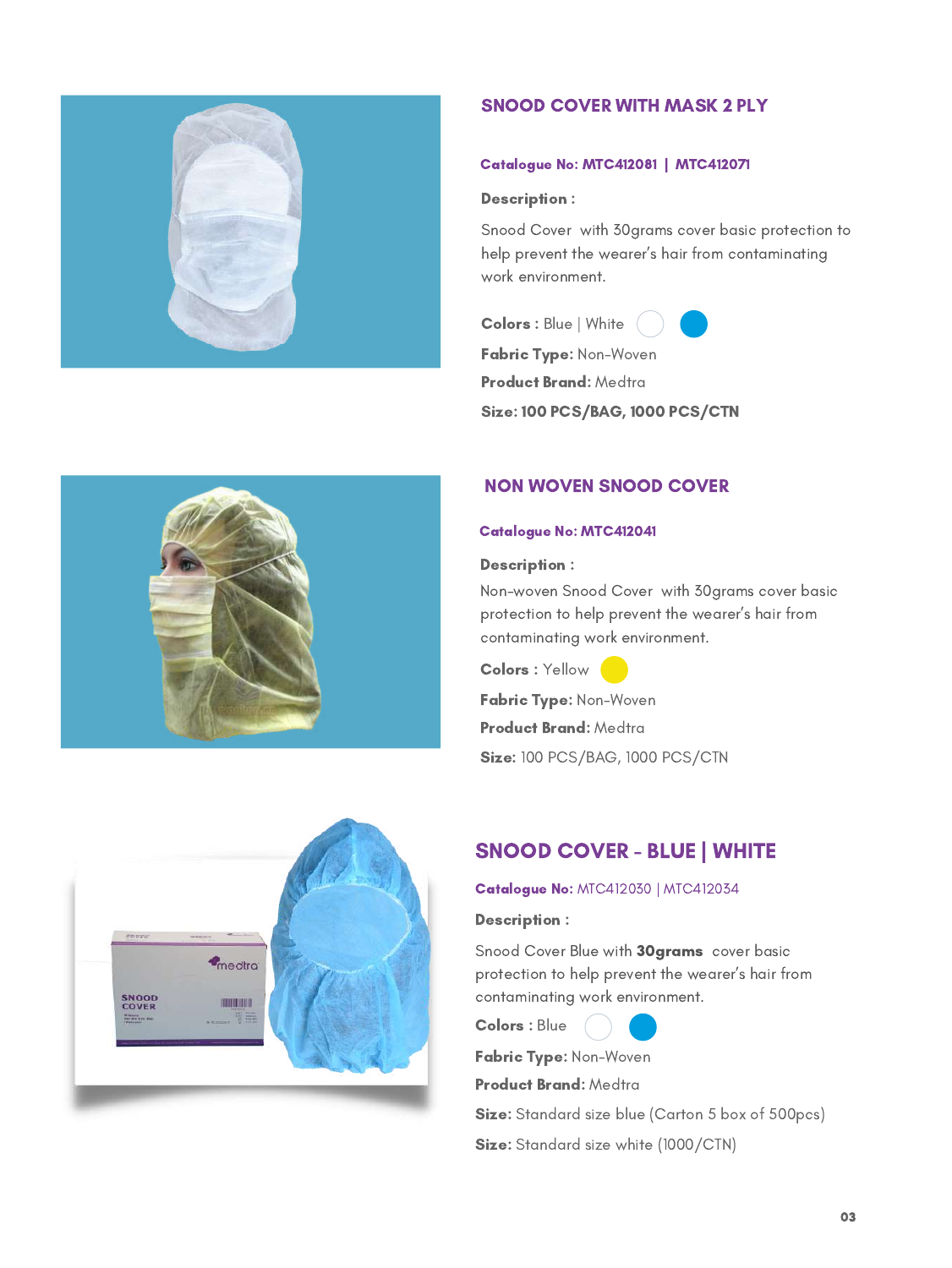





## VETERINARY GLOVES - ARM LENGTH GLOVES

#### Catalogue No: MTV226202

#### Description :

Perfect for the veterinary, breeder, veterinary examination, Artificial insemination of livestock, Aquarium cleaning, fish tank water changes,

Colors : White | Blue



Fabric Type: Non-Woven Product Brand: Medtra Size: 1000/CTN

# NON WOVEN ARM SLEEVES- MACHINE MADE(BLUE )

#### Catalogue No: MTW215608

#### Description :

Machine made, Non-woven To protect sleeves and skin from fats, oils, chemicals and abrasion.

Colors : Blue

Fabric Type: Non-Woven

Product Brand: Medtra

Size: 50 PCS FOLDED, 100 PCS/BAG, 1000 PCS/CTN

# ARM SLEEVES

#### Catalogue No: MTP215605, MTP215606,

#### Description :

Handmade and Machine made, Non-woven To protect sleeves and skin from fats, oils, chemicals and abrasion.

Colors : Blue | White

Fabric Type: PE

#### Product Brand: Medtra

Size: Standard Size (Carton 2000pcs)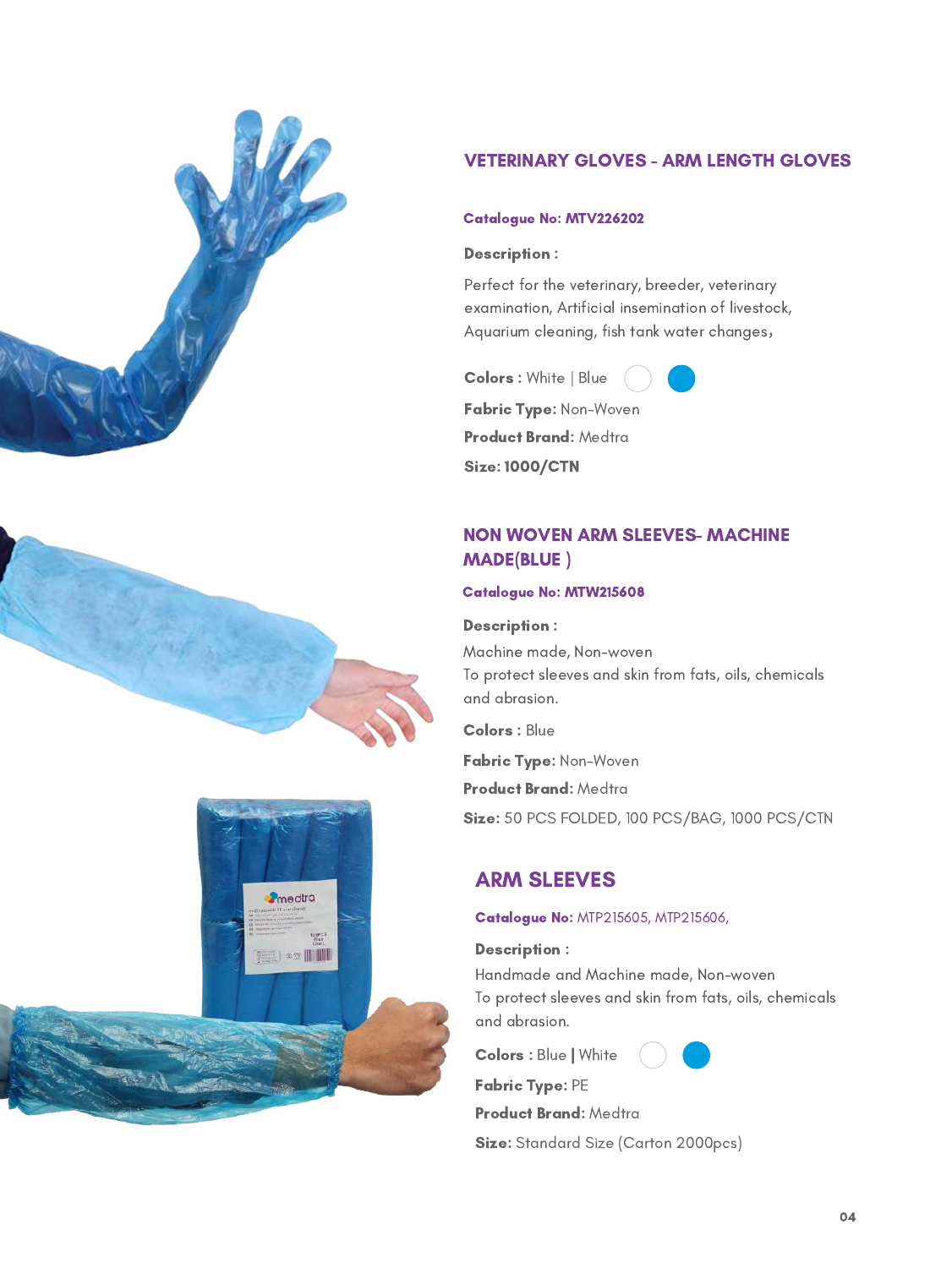

# VINYL GLOVES

#### Catalogue No: MTV216110, MTV216105, MTV216103

#### Description :

Vinyl gloves to keep your hands clean and safe.

Colors : Blue | Clear color

Fabric Type: Vinyl



Product Brand: Medtra Size: (Carton 10box/100pcs) M, L, XL



# DISPOSABLE NITRILE GLOVES

#### Catalogue No: MTN216310, MTN216312, MTN216314, MTN216316

#### Description :

Nitrile gloves are made out of a synthetic rubber, and are an ideal alternative when latex allergies are of concern.

Colors : Blue | White



Fabric Type: Synthetic Rubber

Product Brand: Medtra

Size: Small, Medium, Large (Carton 10Box/100pcs)



# LATEX EXAMINATION GLOVES

#### Catalogue No: MTL216210,MTL216212,MTL216214,MTL216216

#### Description :

This applicable for food processing, restaurant or for heavy duty work.

Colors : White

Fabric Type: Natural Latex Product Brand: Medtra Size: (Carton 10 Box/100 pcs)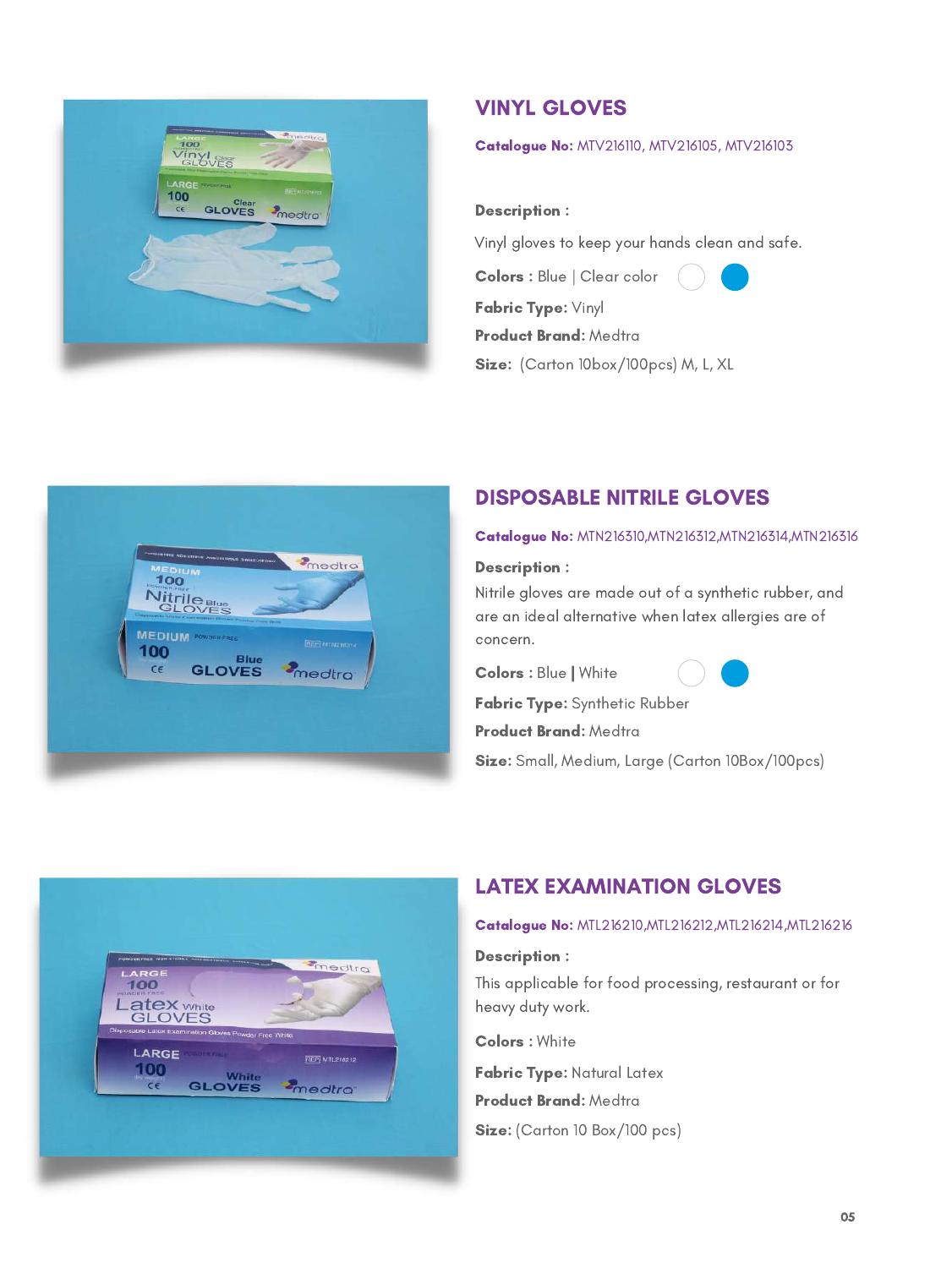

# COTTON GLOVES

#### Catalogue No: MTV216109

#### Description :

This type of glove can be used when cleaning or working with oils, solvents and other chemicals.

Colors : White

Fabric Type: Cotton

Product Brand: Medtra

Size: Standard size (Carton 40 boxes/10 pair) (42grams)



# SHOE COVER

#### Catalogue No: MTP215610

Disposable shoe covers for dust-proof rooms, laboratories, agro-food, pharmaceutical and cosmetic industries and in any place and place where certain hygienic-sanitary precautions are required **Description :** Shoe cover hand made and machine made Colors : Blue

Fabric Type: PE Product Brand: Medtra Size: Standard size (100pcs/pack | 20packs/Carton)



# SHOE COVER - NON WOVEN

#### Catalogue No: MTW215613

**Description :** Shoe cover non woven

Shoe Cover with Grip (15x41cm) To protect adaptability to water exposure when you really need to protect footwear from harsh area and dirt.

Colors : Blue

Fabric Type: PE

Product Brand: Medtra

Size: Standard size (Carton 2000 pcs)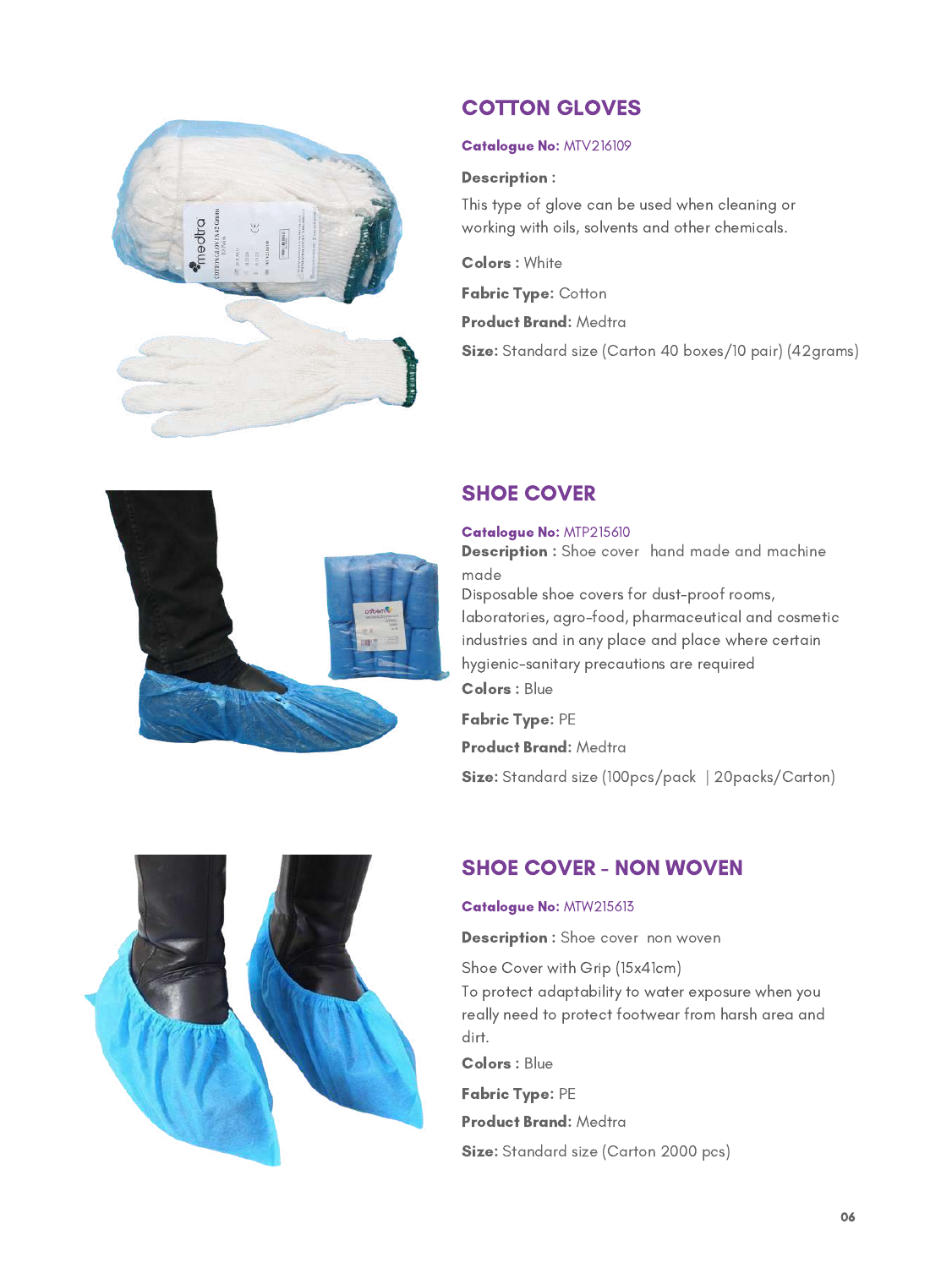#### DISPOSABLE NON WOVEN LAB COAT 25 GSM



## Catalogue No: MTC412013

Description : With 4 velcros, single collar, without pocket

Colors : White Fabric Type: Non-Woven Product Brand: Medtra Size: XL: 120\*140CM 10 PCS/BAG, 100 PCS/CTN



#### DISPOSABLE PE LAB COAT

#### Catalogue No: MTA512052

3 Buttons , Single collar Description :

Colors : White Fabric Type: PE Product Brand: Medtra Size: 110\*140CM IPC/BAG/10PC/PACK, 100 PCS/CTN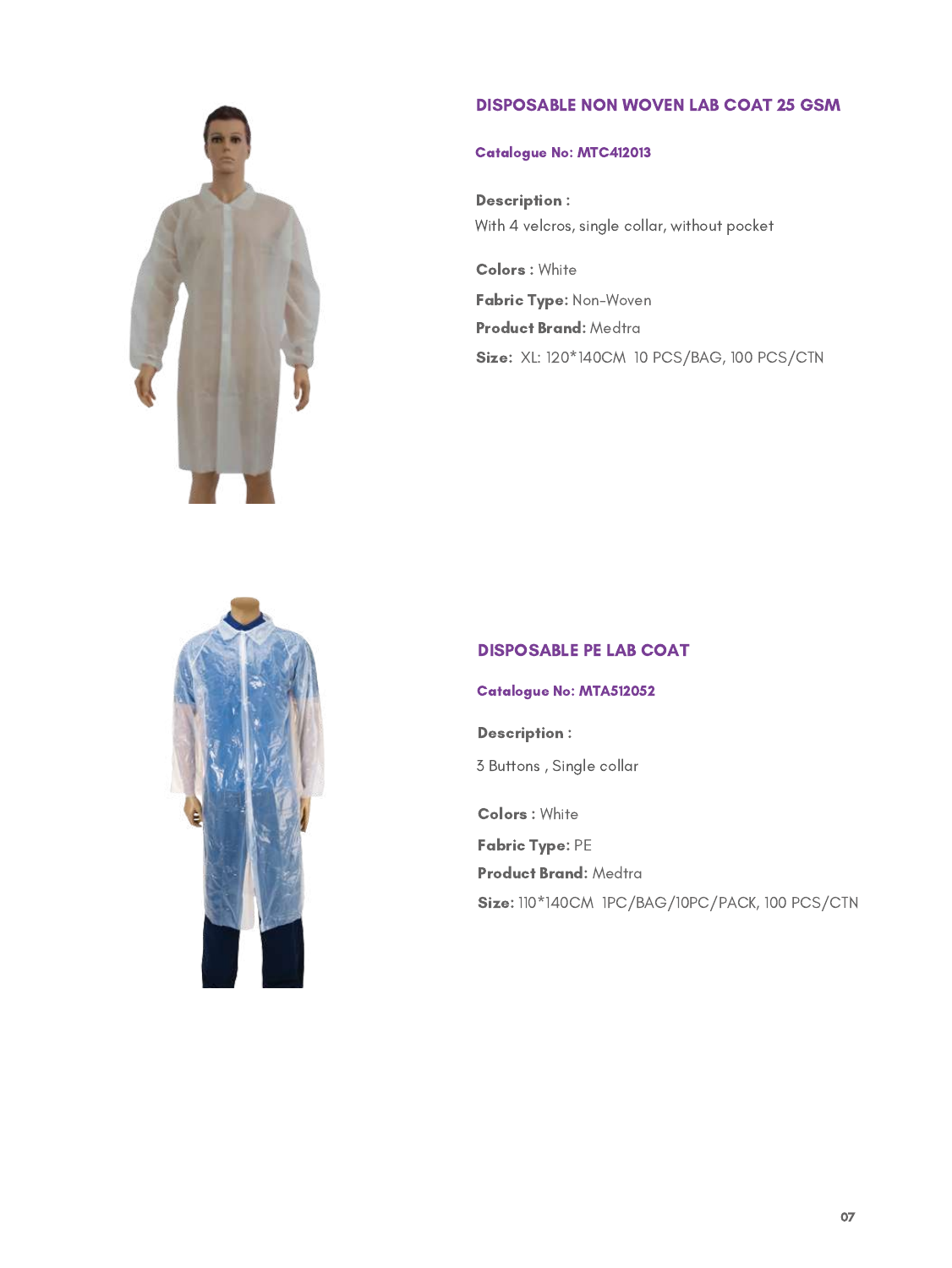



# PLASTIC APRON

#### Catalogue No: MTA512047, MTA512051

#### Description :

Plastic Apron Used for food handling, Dietary, Bakeries, and pharmaceuticals, Apron resists liquid, grease and oils.

Colors : White | Blue



Product Brand: Medtra

Size: Standard size (Carton/1000pcs)

# LAB COAT (ADULT & CHILD)

#### Catalogue No: MTC412013 & MTC412014

#### Description :

Disposable Adult & Child Lab Coat White with press buttoon Purpose: To provide high durability and splash/dust protection.

Colors : White

Fabric Type: Non-Woven

Product Brand: Medtra

Size: Small, Large (Carton Box100)

# ISOLATION GOWN - BLUE

#### Catalogue No: MTC412010

#### Description :

Isolation Gown (Front open with Velcro) To prevent transmission of infectious diseases in certain settings.

Colors : Blue | Yellow

Fabric Type: Synthetic fibers

#### Product Brand: Medtra

Size: Small, Medium, Large (carton 10 packet/100 pcs)